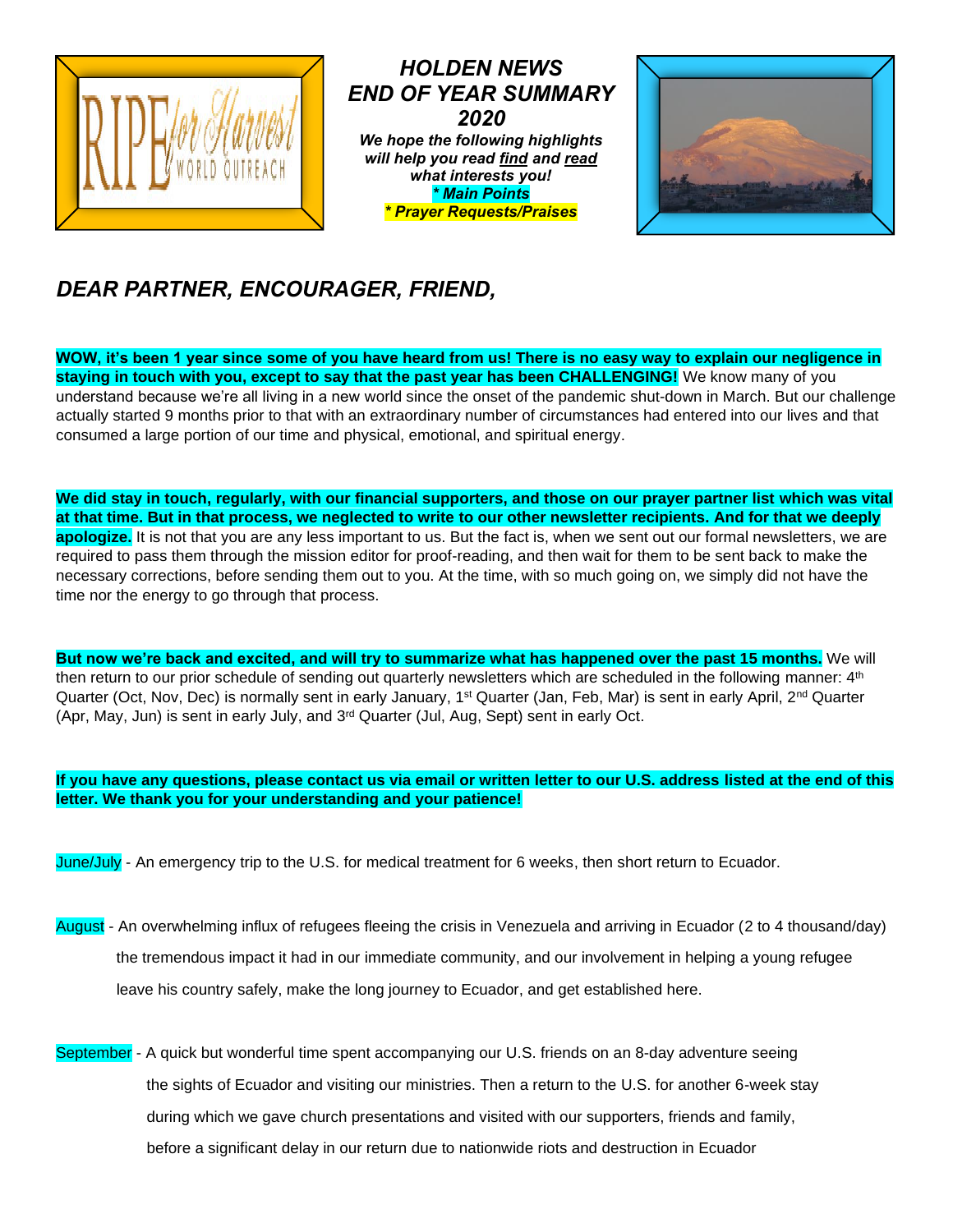- October Returned home, unpacked suitcases full of supplies, multiple safety measures taken, and multiple preparations made in order to protect ourselves and our home due to the threat of more violence, plus substantially more hours of work for Darrell as Crisis Management Coordinator for our mission, and special guests who came to visit for a weekend on short notice.
- November Stepped in to help with the overwhelming number of refugees in our city by volunteering at Pan de Vida in addition to our regular ministry responsibilities; served between 220-300 new refugees bi-weekly.
- December A busy Christmas season with 7 ministry Christmas outreaches, including at Pan de Vida plus, a large multi-cultural Christmas gathering in our home (40+ attended).
	- Gave a presentation at our mission staff meeting on our time spent in the Link Care counseling program in California in 2018, resulting in a missionary couple agreeing to participate in the program.
- Dec/Jan 3 earthquakes shook our home, firearms attack occurred near Darrell on the street, friends Rosita and Patricio separated and filed for divorce, friend Sintia injured during a bad fall and her oldest son returned to cocaine use, Sintia's daughter was accused of theft and was imprisoned, large wildfire on the mountainside threatened our community for several days, Ecuadorian daughter's (Wendy's) mother, (Patricia) pleaded with us to take care of Wendy and her son should anything happen to her (she has cancer), helped a young Venezuelan family we met at Pan de Vida who were recent refugees (Jesus and Paola and daughter Ashley) who live in our immediate neighborhood and who needed immediate assistance with finding a bed for their family to sleep on. Darrell and I began discussing our need to be more available to the people the Lord puts in our paths, and those we know and care about so much.
- January Sondra took time off from her ministries, began a 6-month Sabbatical to seek God's will, spent her time at home in solitude, listening for God's voice, praying, journaling, reading, and reflecting, engaging in Christian book studies, on-line videos, deep discussions with her mentors, long discussions with her husband. Began giving more attention to our relationships with others, especially those in need.

Jan/Feb - Both Darrell and Sondra very sick for a total of 8 weeks with what may have been undiagnosed COVID-19.

- March Ecuador began strict COVID restrictions, our 100+ days of confinement began, I was not permitted to leave home because of my age, Darrell (younger than I) was permitted to purchase groceries/medicine but during limited hours, curfews (martial law) every evening, all public transportation (buses, taxis, airplanes) shut down.
- Mar/Sep Darrell's schedule increased to 10-14 hours 7 days/week, especially during the first months of the crisis.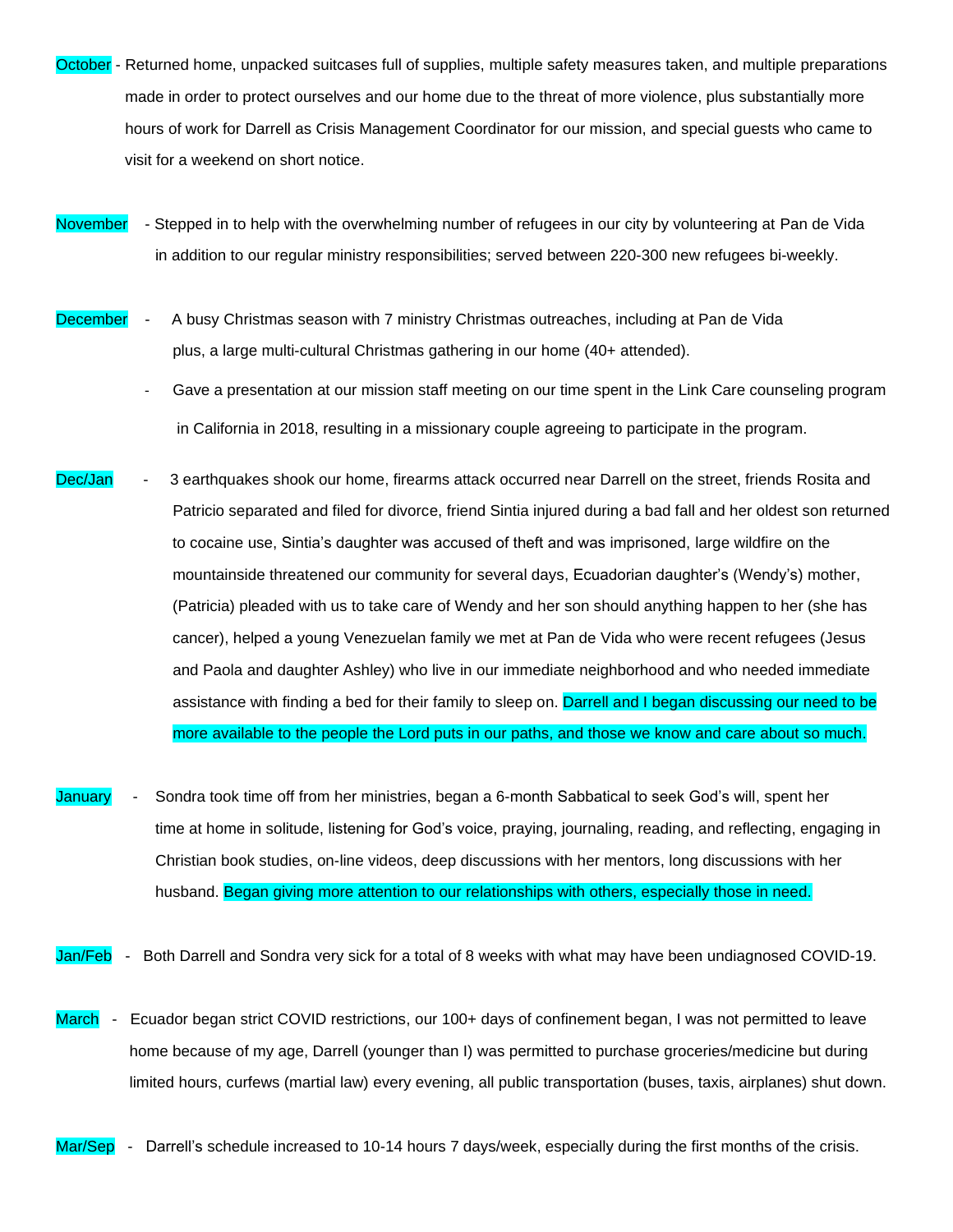- Apr/Sep Sondra began fund-raising campaign to help 7 "beloved' families (those whom we are very close to) to provide a way for them to obtain groceries, and in some cases pay for rent and utilities. She dispensed the money weekly for 6 months, reviewing their situations weekly until self-sustaining.
- May 6 families from our neighborhood, who we did not know, showed up at our door, looking for food. Began purchasing extra household groceries in order to be prepared. Sondra reported on the situation to people from the U.S. asking for prayer.
- June Sondra made official decision to leave her other ministries and lay the foundation of a new ministry. The number of families increased to 18, and the 'Despensa de Gracia' (Pantry of Grace) ministry was born. The Lord provided funding for the next 12 months for the new ministry from 1 person from the U.S. Small grant was obtained and other people and a church began to donate. Each family received a large bag of groceries, welcoming conversation, information about HCJB Christian radio programs for the family, given a Book of John from the Bible, and were invited to return the following month. Local Venezuelan and Ecuadorian friends and acquaintances offered to volunteer their help. A small hot lunch program was developed for those with special situations.
- July Relationships began to form with the families and Sondra began gathering more information about their lives. Number of families served grew to 24 and more donations allowed us to commit to monthly groceries in addition to helping, in some cases, with medicines, transportation needs, rent, etc. Additional people offered to volunteer, growing the team to 11 N. American's, Ecuadorians, and Venezuelans including a Venezuelan neighbor in our building who works for a food distributor and offered product discounts
- Aug Relationships continue to grow with the families who now share their personal prayer requests with us. Ministry is now serving 33 families (mostly Venezuelan refugees, but, also, Ecuadorians and Colombians). Packing day of grocery bags continues in our home, but distribution day moved to the local Nazarene Church. Discounts now save us \$100/month, allowing us give more groceries to each family, plus feed the volunteers.
- Sep 17 more families have been added and put on a waiting list.

 Beginning to work with another small ministry which is run by Venezuelans called 'Chamo Ecuador' that can offer small amounts of food products, monthly, to these additional families.

 Paola, a Venezuelan neighbor we met in December at PDV, now helps weekly with various tasks (phone calls to the families, collecting and recording data, and researching legal documents of families). Verito, an Ecuadorian friend, sends devotionals plus links to Zoom church services and Sunday school classes.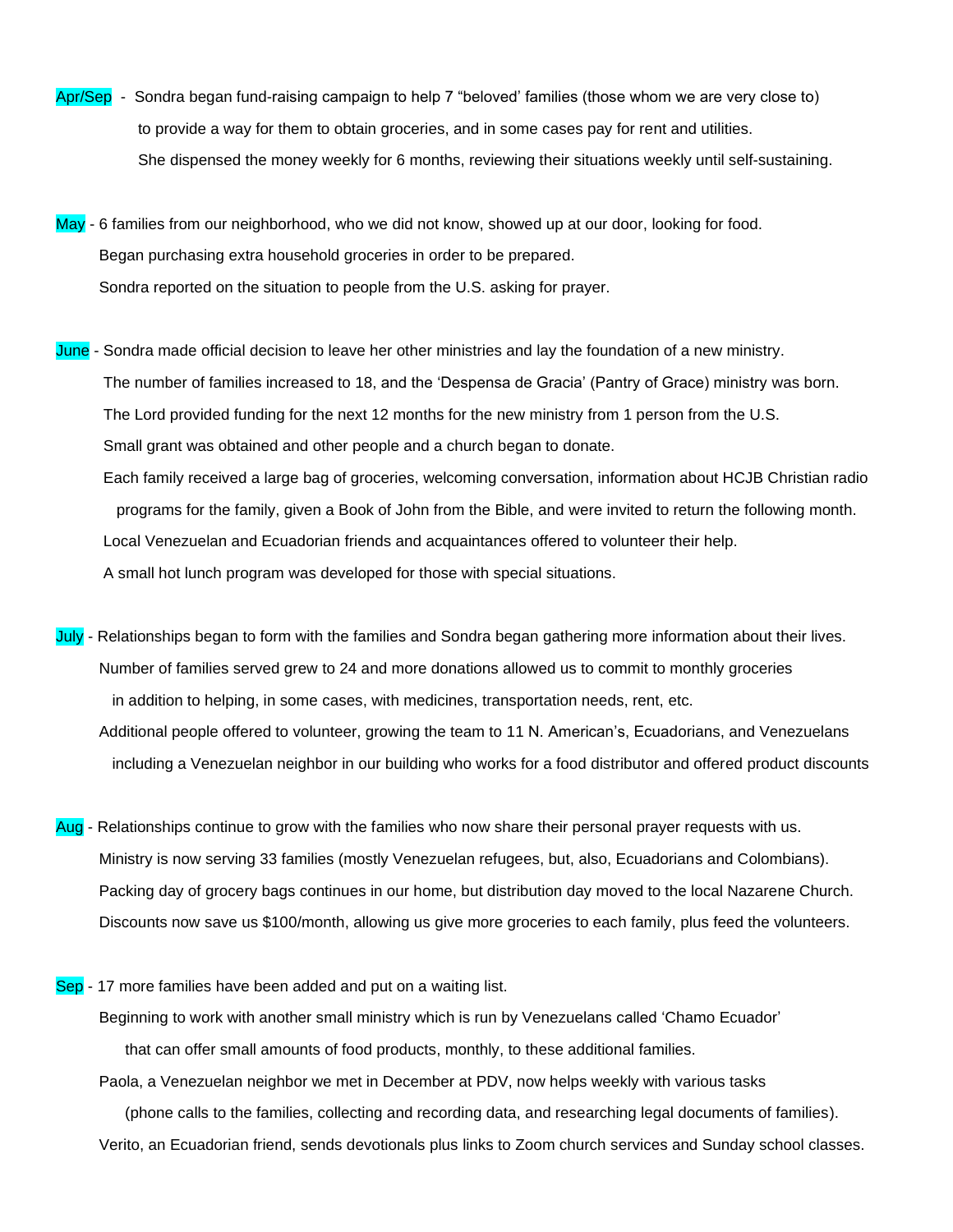Received a phone message, recently, from a Venezuelan woman with 2 children who arrived here

in August and are sleeping on the floor of an abandoned bus, who need food and a mattress.

Applied for, and received, 3 more small grants.

Planning home visits to meet all family members and to know their situational needs better.

Delivering 40 hot lunches monthly to refugees selling small items or washing car windows at stoplights,

for pocket change to feed their families.

We're in the process of planning a Christmas outreach to all of the families for the month of December.

**In addition, we've had many changes occur within our mission Reach Beyond. People have left, and others have joined, the name has changed, but the ministries remain the same. The mission is now called Voz y Manos (Voice and Hands [of Jesus])** and is now no longer a North American mission but now operating as an Ecuadorian foundation recognized by the government. Ecuadorians have been added to the board of directors, and one day, God willing, there will be an Ecuadorian director. This change was made to protect the mission organization from any future political changes in the government that may affect its operations.

**Recently** - 3 large volcanoes in Ecuador have been erupting, one with more than 100 explosions per day. Ash has covered 7 provinces, air quality is poor, we are not yet able to travel to Cuenca for Dr. appts and a time of rest.

**Although life, this past year, has been overwhelming and quite stressful at times, the Lord has been amazingly present all throughout!** These experiences have encouraged us to seek the Lord intensely and to re-evaluate our priorities not only in our ministry life, but also in our personal lives. Even more than before, it has cause us to remember that our time on earth is limited and that one day we want to hear "Well done, good and faithful servant" when we stand, face-to-face, with Jesus.

**Darrell will continue serving** as Crisis Management Coordinator for Voz y Manos and help out with special projects but, will no longer be working regularly in maintenance at the mission facility. This now allows him to help with our new ministry and to continue reaching out to others in our immediate neighborhood as he has done over the past few months as a paramedic helping to meet medical needs (IV's, injections, etc.) and as a repairman (helping with repairs, remodeling projects, electrical work, etc.) in the homes of our neighbors in need.

**Sondra will focus on her tasks as founder, organizer, and leader of the new ministry.** She will no longer volunteer with Pan de Vida, nor with the Dream Center (the new name for the family program for the Zambiza dump workers and street recyclers). Prior to the pandemic, both of these ministries had obtained additional paid staff, missionaries, and/or volunteers. At this time, both of these ministries are still closed due to pandemic restrictions. Once it is open, Sondra will make a point to visit with the children and parents of the Dream Center to maintain her relationships with them whether at the facility or in their homes.

**We are also excited to share with you that a team from the U.S. had approached us a few months ago about coming to Ecuador to serve.** We've been meeting with the leaders via Zoom. There are about 15 members on the team and they are in the process of securing airline tickets for early March. We are working with them on the details of how they can best serve some of the 'beloved' families as well as some of the families of Despensa de Gracia.

**So much has happened in just this past 15 months! The Lord has shown Himself to be faithfully present in the midst of everything. We hope you'll continue following along with us, as He leads us, and, by His Grace, attempt to obediently follow in His footsteps.**